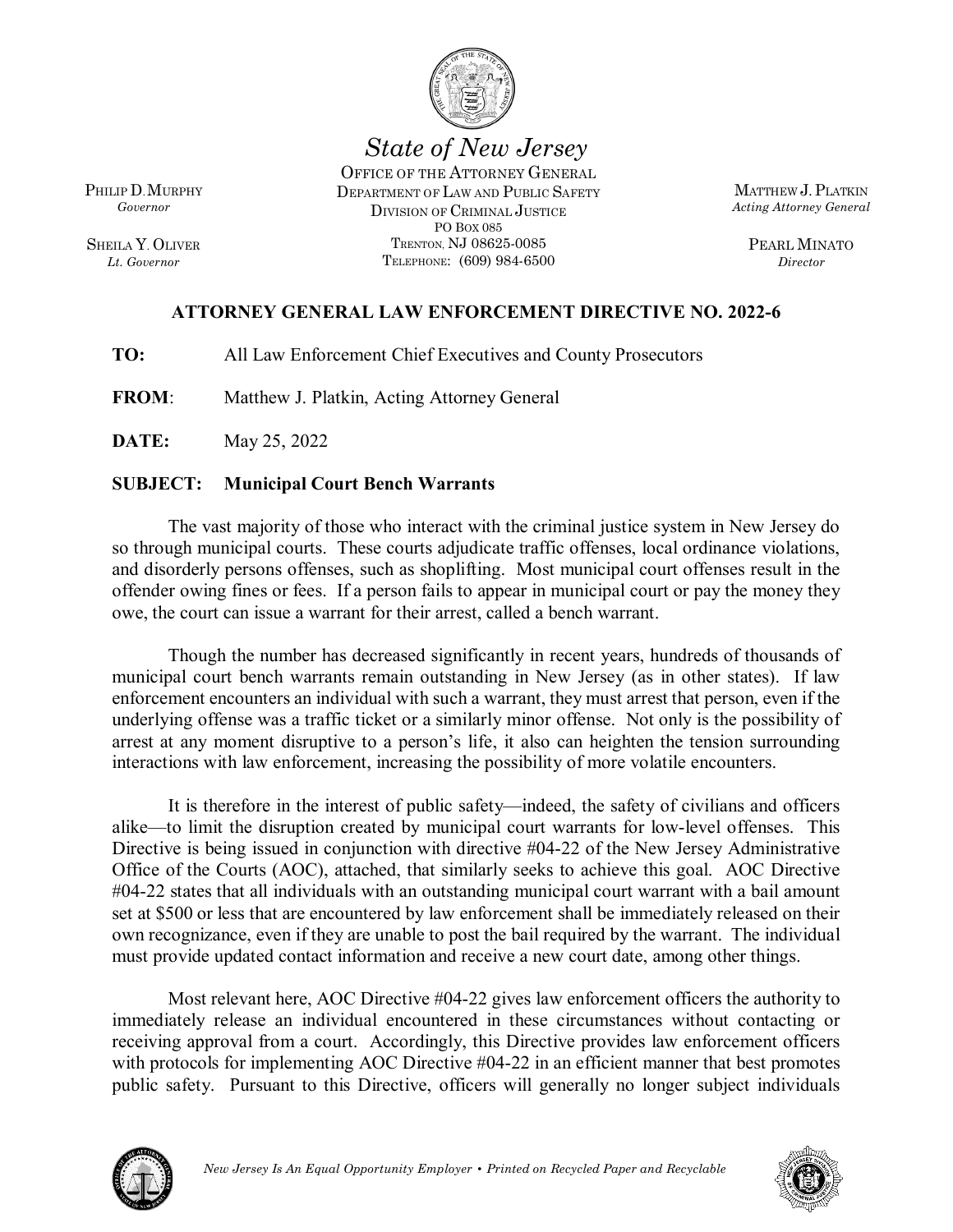encountered with outstanding municipal court bench warrants with bail amounts of \$500 or less to a custodial arrest—those individuals will be given notice of a new court date and released on scene.

Therefore, pursuant to the authority granted to me under the New Jersey Constitution and the Criminal Justice Act of 1970, N.J.S.A. 52:17B-97 to -117, which provides for the general supervision of criminal justice by the Attorney General as chief law enforcement officer of the State in order to secure the benefits of a uniform and efficient enforcement of the criminal law and the administration of criminal justice throughout the State, I hereby direct all law enforcement and prosecuting agencies operating under the authority of the laws of the State of New Jersey to implement and comply with the directives outlined below.

#### **I. Municipal Court Warrants With Bail Amounts Of \$500 Or Less**

- A. *Location of release*. Officers may encounter individuals with qualifying warrants (i.e., municipal court warrants with \$500 or less bail) in a variety of settings. Such individuals shall not be arrested (subject to limited exceptions in Section I.B), but shall be released at the scene, on their own recognizance with the conditions in Section I.G. The completion of a bail recognizance form and release is intended to occur as expeditiously as possible.
- B. *Custodial arrest generally prohibited*. Individuals encountered with qualifying warrants should generally not be subject to a custodial arrest, a search, or handcuffing, unless (a) issuing the notice on scene poses a safety risk or (b) probable cause that a crime has been committed or a pre-existing circumstance—independent of the warrant—justifies such action.
	- 1. In situations that fall within these limited exceptions, the officer may take the individual into custody on the warrant, conduct a search incident to arrest, and transport them to a police station for processing the warrant and release on their own recognizance.
	- 2. In rare instances, an officer may—in their discretion—determine that an individual is not suitable for release and take the individual into custody on the warrant. For example, this provision may apply where the individual has an unusually high number of outstanding qualifying warrants that indicates a substantial risk of nonappearance.
- C. *Identification*. Before releasing an individual on their own recognizance on a warrant under this Directive, officers should obtain valid identification from the individual or otherwise take reasonable steps to verify their identity and current address.
- D. *Multiple warrants*. If an individual is encountered with multiple warrants with bail amounts of \$500 or less, so long as each warrant individually qualifies, then the procedures of Section I apply. That is, the bail amounts should generally be considered individually, not added together, subject to the exception of Section I.B.2.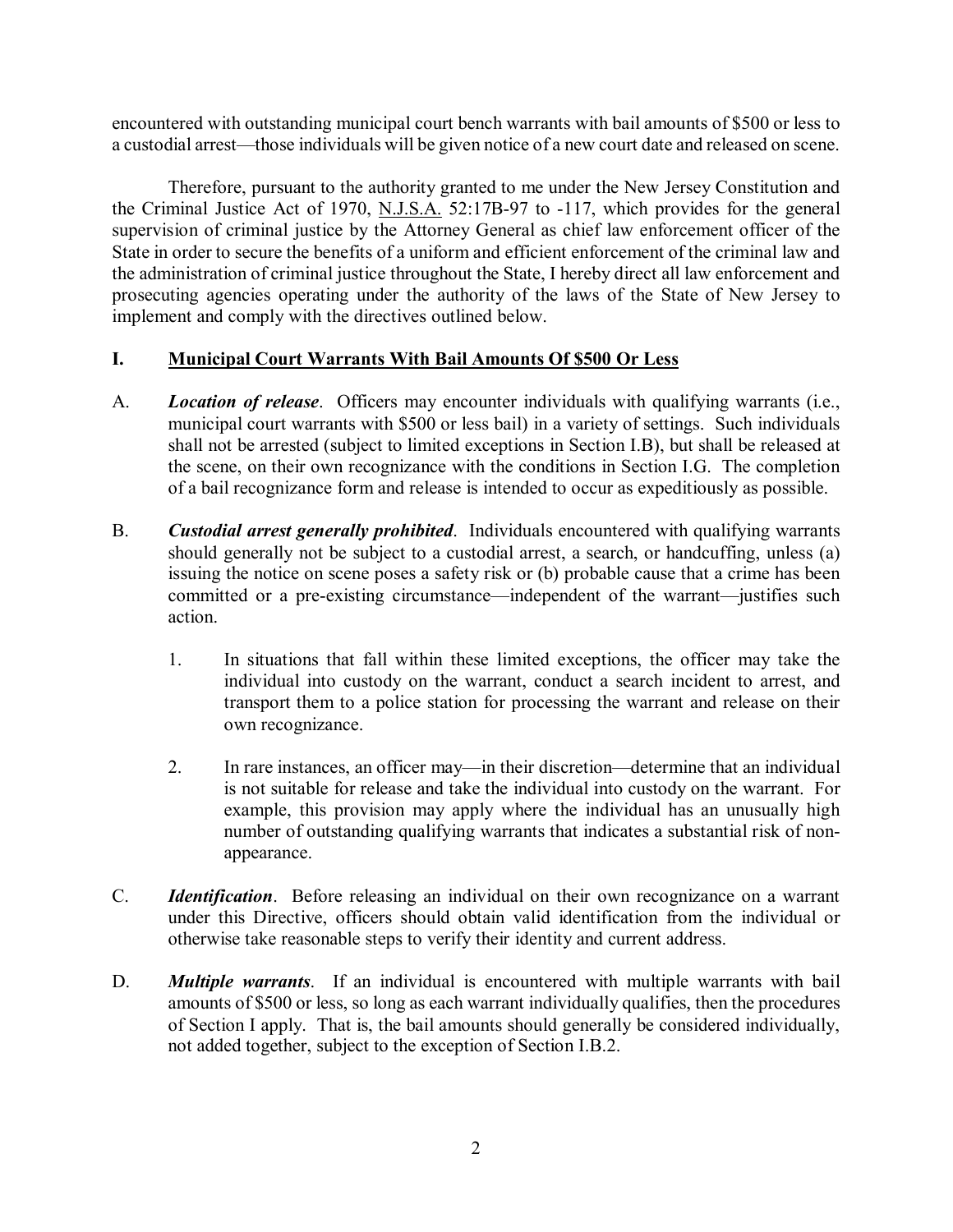- E. *Bail payments*. Officers shall not accept any bail payments on scene, even if individuals with qualifying warrants are able to pay partial or full bail.
- F. *Domestic violence exception*. Per AOC Directive #04-22, the procedures of Section I do not apply where the underlying offense involves domestic violence. Officers should continue to arrest individuals encountered with outstanding domestic violence warrants.
	- 1. Officers should note that only warrants listed within the municipal courts' electronic Automated Complaint System (ACS) will need to be checked for domestic violence involvement. This check can be done through the "DV Indicator" within ACS (marked "Y" or "N").
	- 2. Warrants related to traffic offenses (listed within the Automated Traffic System (ATS)) will not need to be checked for domestic violence involvement.
- G. *Conditions of release*. As dictated by AOC Directive #04-22, officers shall release individuals with qualifying warrants with the below conditions captured in the bail recognizance form. These conditions apply regardless of what municipal court (including courts in other counties) issued the warrant. If multiple qualifying warrants exist, a separate bail recognizance must be issued for each warrant.
	- 1. Officers should complete a N.J. bail recognizance form (attached and available in NCR paper (four copies) at the municipal courts), with copies issued to the individual and the relevant court, that includes:
		- i. Updated address and contact information for the individual.
		- ii. Date and time on which the individual must appear before the municipal court that issued the warrant.
		- iii. Notice to the individual that a failure to appear may reinstate the warrant.
		- iv. Individual's signature.
	- 2. Officers should set appearance dates two weeks from the date of the encounter (or if the court is not sitting on that date, the first available court date following the two-week period), or as otherwise provided by the procedures of the jurisdiction issuing the warrant. A list of sitting dates and telephone numbers for New Jersey's municipal courts is available at [njcourts.gov/courts](http://www.njcourts.gov/courts) and by clicking the link for "Municipal Court Session Schedules" or "Municipal Court Directory".
	- 3. If an individual refuses to provide information for or sign the bail recognizance form, the individual may be taken into custody on the outstanding warrant.